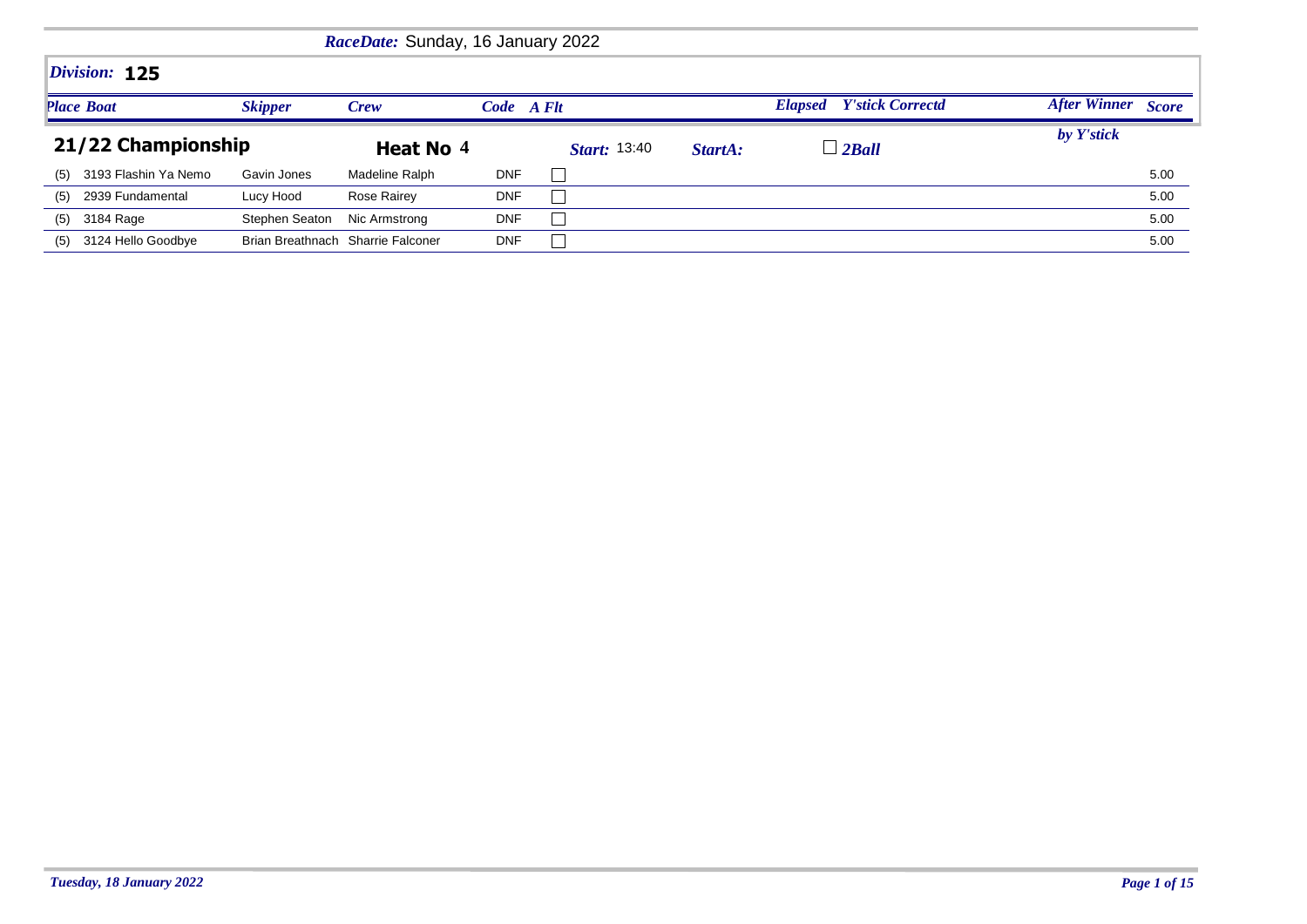| RaceDate: Sunday, 16 January 2022 |                      |                                   |                |            |  |                     |                           |                                            |  |                           |      |  |
|-----------------------------------|----------------------|-----------------------------------|----------------|------------|--|---------------------|---------------------------|--------------------------------------------|--|---------------------------|------|--|
|                                   | Division: 125        |                                   |                |            |  |                     |                           |                                            |  |                           |      |  |
| <b>Place Boat</b>                 |                      | <b>Skipper</b>                    | <b>Crew</b>    | Code A Flt |  |                     | $H/cap$ % or $H/cap$ mins | <b>Elapsed</b> Y'stick Correctd H'cap Time |  | <b>After Winner</b> Score |      |  |
|                                   | 21/22 Consistency    |                                   | Heat No 11     |            |  | <b>Start:</b> 13:40 | StartA:                   | $\Box$ 2Ball                               |  | by Y'stick                |      |  |
| (5)                               | 3184 Rage            | Stephen Seaton                    | Nic Armstrong  | <b>DNF</b> |  | 1.00000             |                           |                                            |  |                           | 8.00 |  |
| (5)                               | 3124 Hello Goodbye   | Brian Breathnach Sharrie Falconer |                | <b>DNF</b> |  | 1.00000             |                           |                                            |  |                           | 8.00 |  |
| (5)                               | 2939 Fundamental     | Lucy Hood                         | Rose Rairey    | <b>DNF</b> |  | 1.00000             | 13                        |                                            |  |                           | 8.00 |  |
| (5)                               | 3193 Flashin Ya Nemo | Gavin Jones                       | Madeline Ralph | <b>DNF</b> |  | 1.00000             | $-2$                      |                                            |  |                           | 8.00 |  |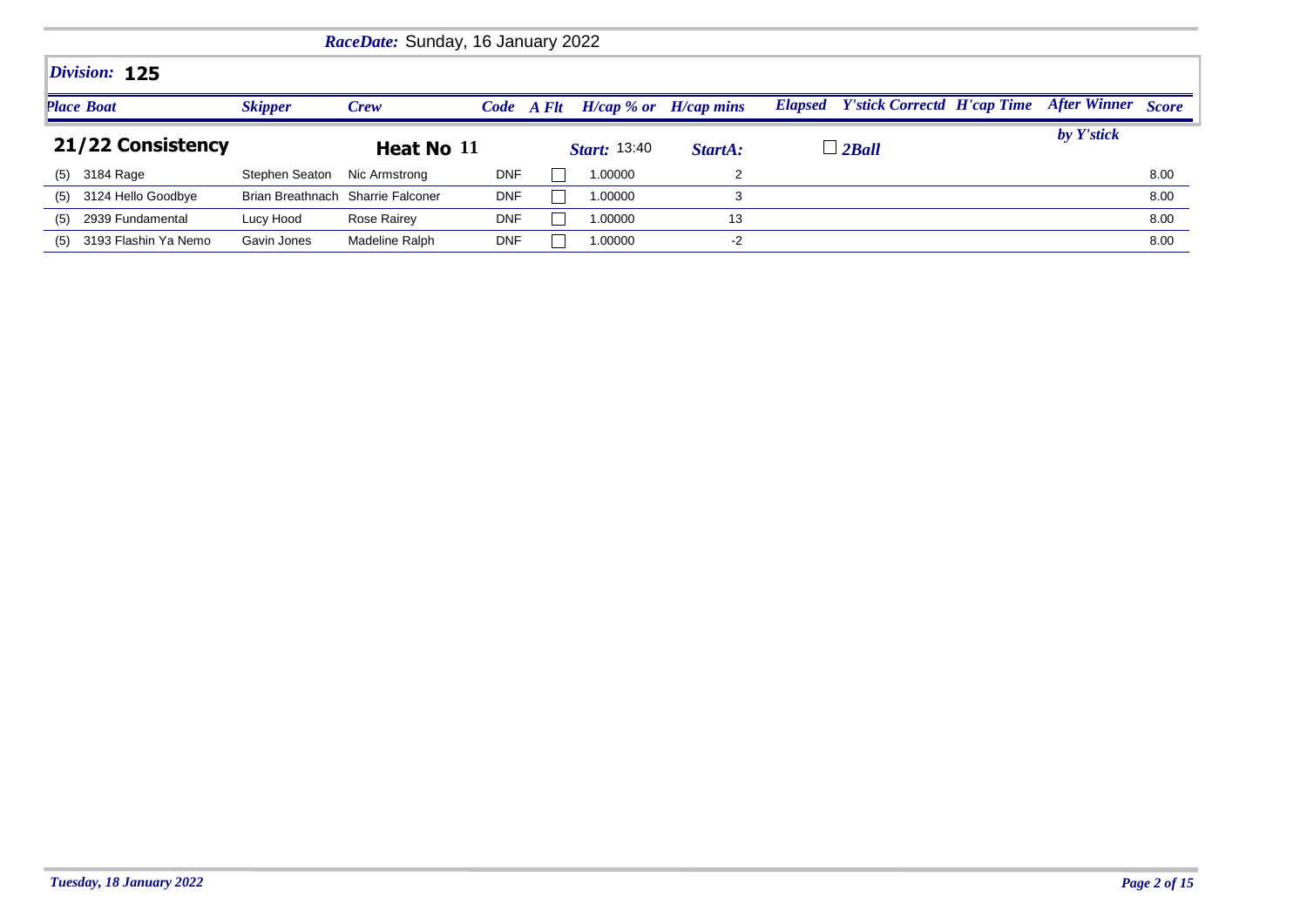|                     |                   | RaceDate: Sunday, 16 January 2022                |            |                     |         |                                 |         |                    |      |
|---------------------|-------------------|--------------------------------------------------|------------|---------------------|---------|---------------------------------|---------|--------------------|------|
| Division: Cruiser 1 |                   |                                                  |            |                     |         |                                 |         |                    |      |
| <b>Place Boat</b>   | <b>Skipper</b>    | Crew                                             | Code A Flt |                     |         | <b>Elapsed</b> Y'stick Correctd |         | After Winner Score |      |
| 21/22 Championship  |                   | Heat No 4                                        |            | <b>Start: 13:25</b> | StartA: | $\Box$ 2Ball                    |         | by Y'stick         |      |
| N117 Renegade       | <b>Ron Stokes</b> | Barry Newell, Lee<br>Rudram                      | <b>FIN</b> |                     |         | Fst<br>1:46:24                  | 1:46:24 | 0:00:00            | 1.00 |
| N85 Whip It<br>2    | Greg Hill         | Andre, Charles, Bruce<br>Makin, Aileen Armstrong | <b>FIN</b> |                     |         | 1:46:50                         | 1:52:46 | 0:06:22            | 2.00 |
| N7 Beatrix<br>(4)   | Ray Martin        | Rosemary Hogan, Glen<br>Joss                     | <b>DNF</b> |                     |         |                                 |         |                    | 4.00 |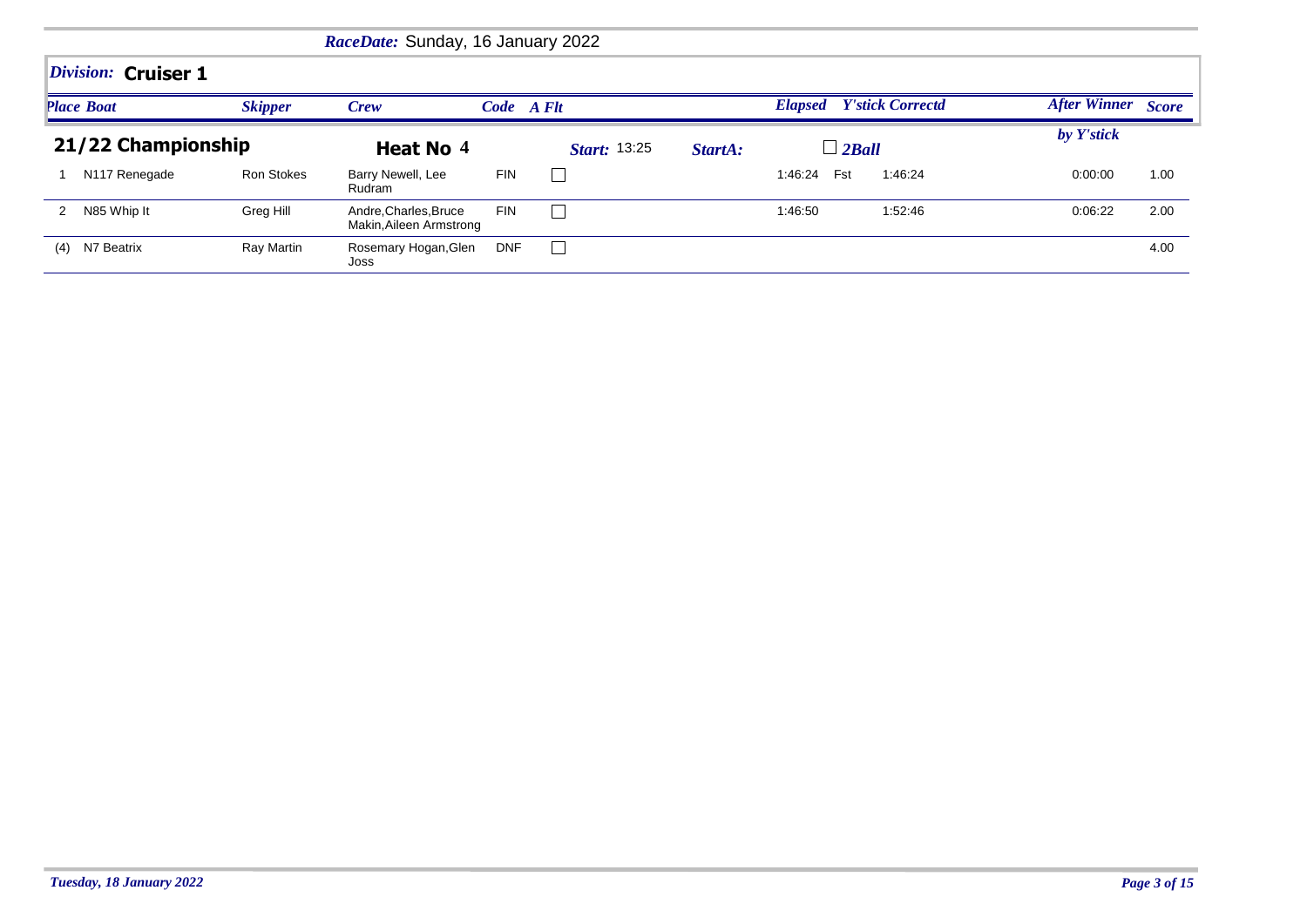|     |                           |                | RaceDate: Sunday, 16 January 2022                |            |            |                     |                              |                |                                    |         |                           |       |
|-----|---------------------------|----------------|--------------------------------------------------|------------|------------|---------------------|------------------------------|----------------|------------------------------------|---------|---------------------------|-------|
|     | Division: Cruiser 1       |                |                                                  |            |            |                     |                              |                |                                    |         |                           |       |
|     | <b>Place Boat</b>         | <b>Skipper</b> | Crew                                             |            | Code A Flt |                     | $H/cap \, %$ or $H/cap$ mins | <b>Elapsed</b> | <b>Y'stick Correctd H'cap Time</b> |         | <b>After Winner Score</b> |       |
|     | 21/22 Consistency         |                | Heat No 11                                       |            |            | <b>Start: 13:25</b> | StartA:                      |                | $\Box$ 2Ball                       |         | by Y'stick                |       |
|     | N <sub>117</sub> Renegade | Ron Stokes     | Barry Newell, Lee<br>Rudram                      | <b>FIN</b> |            | 1.00000             | -6                           | 1:46:24        | Fst<br>1:46:24                     | 1:52:24 | 0:00:00                   | 15.00 |
|     | N85 Whip It               | Greg Hill      | Andre, Charles, Bruce<br>Makin, Aileen Armstrong | <b>FIN</b> |            | 1.00000             | -8                           | 1:46:50        | 1:52:46                            | 2:01:13 | 0:06:22                   | 14.00 |
| (4) | N7 Beatrix                | Ray Martin     | Rosemary Hogan, Glen<br>Joss                     | <b>DNF</b> |            | 1.00000             | -7                           |                |                                    |         |                           | 12.00 |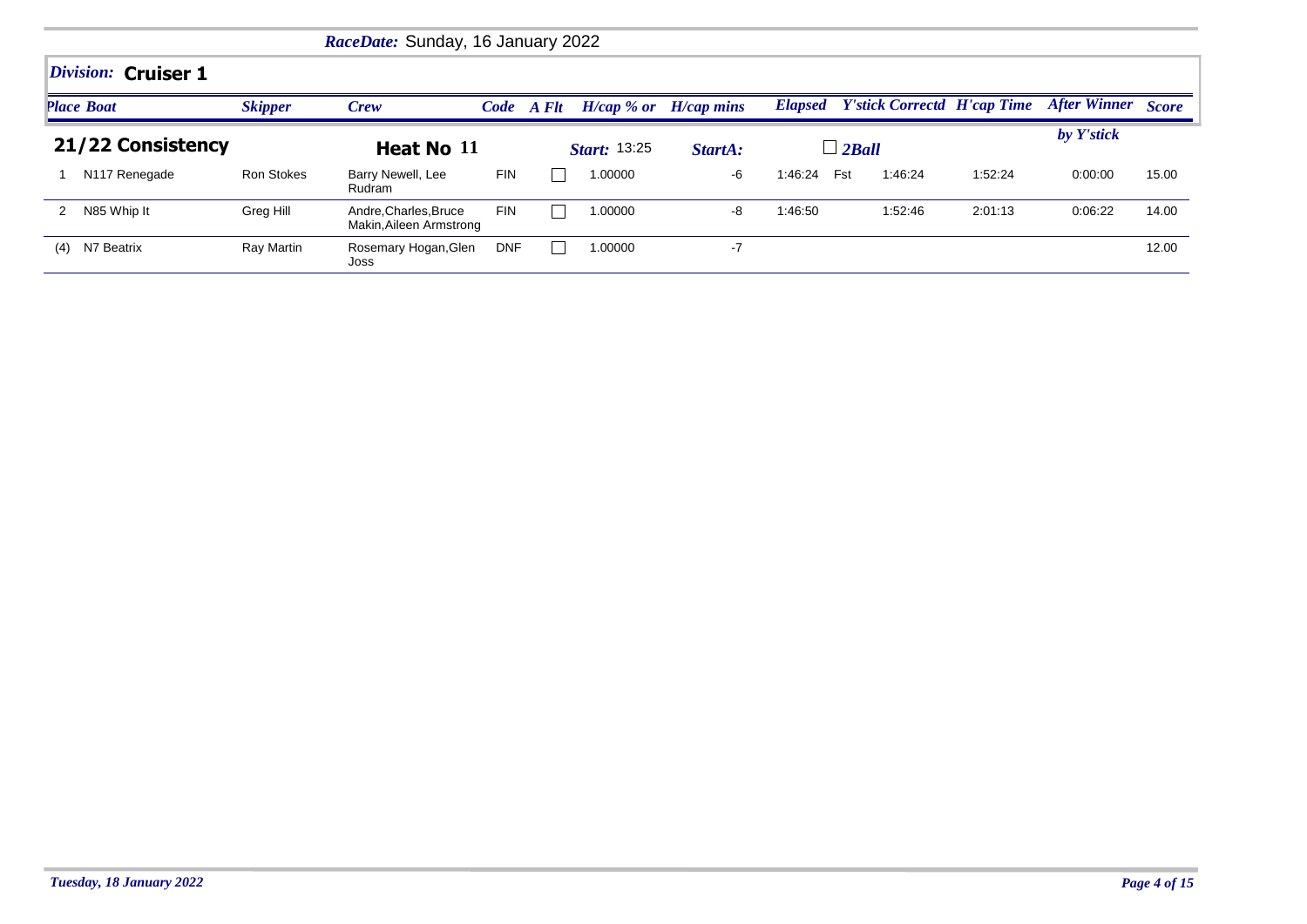|     |                     |                     | RaceDate: Sunday, 16 January 2022               |            |                     |         |                                 |         |                    |      |
|-----|---------------------|---------------------|-------------------------------------------------|------------|---------------------|---------|---------------------------------|---------|--------------------|------|
|     | Division: Cruiser 2 |                     |                                                 |            |                     |         |                                 |         |                    |      |
|     | <b>Place Boat</b>   | <b>Skipper</b>      | <b>Crew</b>                                     | Code A Flt |                     |         | <b>Elapsed</b> Y'stick Correctd |         | After Winner Score |      |
|     | 21/22 Championship  |                     | Heat No 4                                       |            | <b>Start:</b> 13:30 | StartA: | $\Box$ 2Ball                    |         | by Y'stick         |      |
|     | N37 Tiger           | Gavin Taylor        | Paul&Conall<br>Hansford, Oaul<br>Button, Justin | <b>FIN</b> |                     |         | Fst<br>1:55:14                  | 1:55:14 | 0:00:00            | 1.00 |
| 2   | N955 Beyond Belief  | <b>Colin Scott</b>  | Gonz Mata, Matt Wilmot                          | <b>FIN</b> |                     |         | 2:22:43                         | 2:04:33 | 0:09:19            | 2.00 |
| 3   | N151 Childs Play    | <b>Ric Fairey</b>   | Greg<br>Morgan, Nathan, Phil, Tega<br>n         | <b>FIN</b> |                     |         | 2:05:27                         | 2:05:27 | 0:10:13            | 3.00 |
|     | N561 Going Home     | David Feldman       | Jo, Mike, Paul, Ric                             | <b>FIN</b> |                     |         | 2:07:39                         | 2:07:39 | 0:12:25            | 4.00 |
| (8) | N39 Up Tempo        | Don Mullaley        | Peter,<br>Jonathan, Andrew, Malcom              | <b>DNF</b> |                     |         |                                 |         |                    | 8.00 |
| (8) | WA770 Faster        | <b>Edward Deaca</b> | Barry Lyon                                      | <b>DNF</b> |                     |         |                                 |         |                    | 8.00 |
| (8) | N811 Wild Card      | <b>Gary Howlett</b> | Emilie Dornas, Rob<br>Spinks, Shauna, Tony      | <b>DNF</b> |                     |         |                                 |         |                    | 8.00 |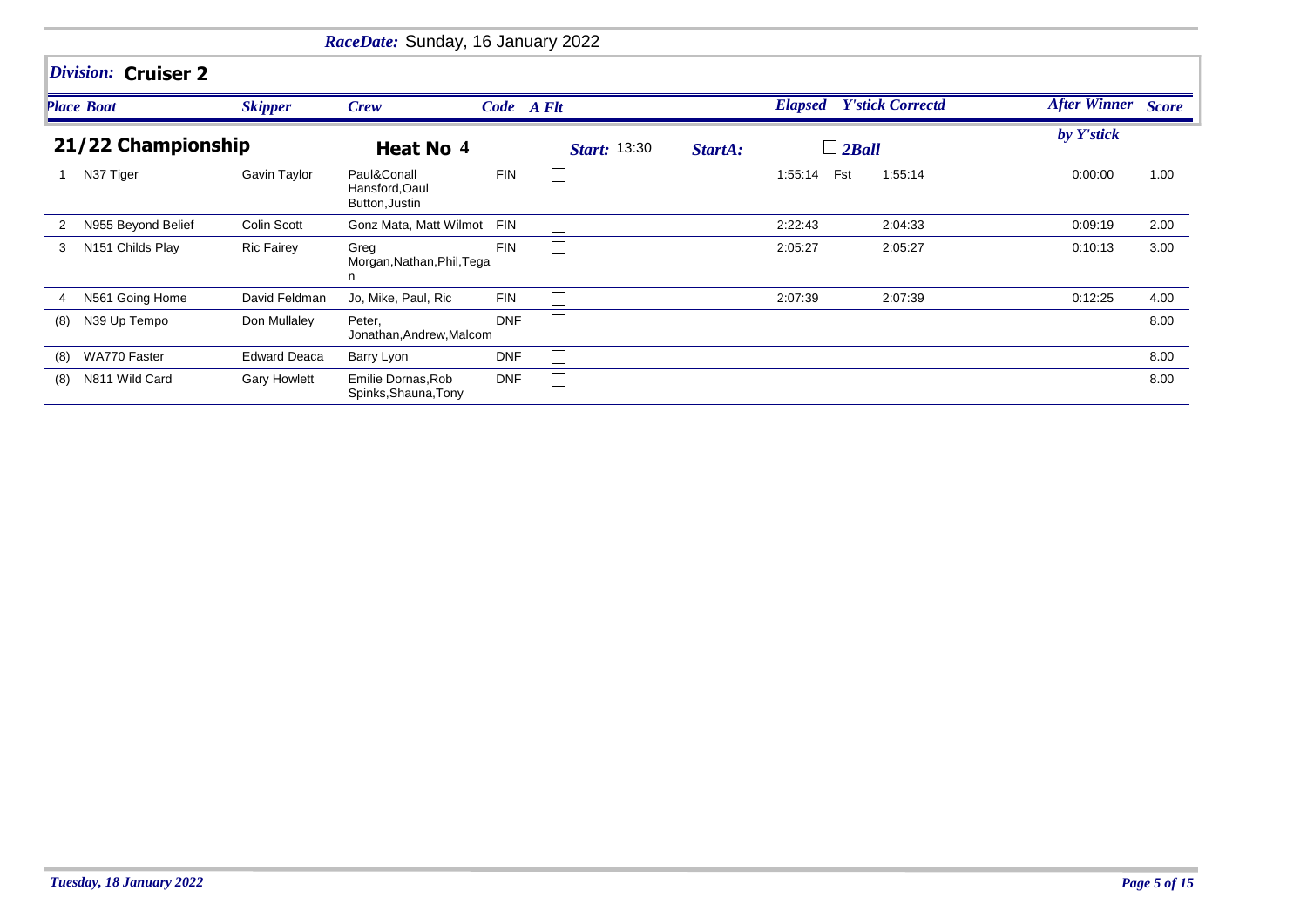|     |                     |                     | RaceDate: Sunday, 16 January 2022               |            |            |                           |         |                |                                    |         |                           |       |
|-----|---------------------|---------------------|-------------------------------------------------|------------|------------|---------------------------|---------|----------------|------------------------------------|---------|---------------------------|-------|
|     | Division: Cruiser 2 |                     |                                                 |            |            |                           |         |                |                                    |         |                           |       |
|     | <b>Place Boat</b>   | <b>Skipper</b>      | Crew                                            |            | Code A Flt | $H/cap$ % or $H/cap$ mins |         | <b>Elapsed</b> | <b>Y'stick Correctd H'cap Time</b> |         | <b>After Winner</b> Score |       |
|     | 21/22 Consistency   |                     | Heat No 11                                      |            |            | <b>Start:</b> 13:30       | StartA: |                | $\Box$ 2Ball                       |         | by Y'stick                |       |
|     | N37 Tiger           | Gavin Taylor        | Paul&Conall<br>Hansford, Oaul<br>Button, Justin | <b>FIN</b> |            | 1.00000                   | -9      | 1:55:14        | Fst<br>1:55:14                     | 2:04:14 | 0:00:00                   | 15.00 |
| 2   | N151 Childs Play    | <b>Ric Fairey</b>   | Greg<br>Morgan, Nathan, Phil, Tega<br>n         | <b>FIN</b> |            | 1.00000                   | 1       | 2:05:27        | 2:05:27                            | 2:04:27 | 0:10:13                   | 14.00 |
| 3   | N955 Beyond Belief  | Colin Scott         | Gonz Mata, Matt Wilmot                          | <b>FIN</b> |            | 1.00000                   | 0       | 2:22:43        | 2:04:33                            | 2:04:33 | 0:09:19                   | 13.00 |
| 4   | N561 Going Home     | David Feldman       | Jo, Mike, Paul, Ric                             | <b>FIN</b> |            | 1.00000                   | 2       | 2:07:39        | 2:07:39                            | 2:05:39 | 0:12:25                   | 12.00 |
| (8) | N39 Up Tempo        | Don Mullaley        | Peter,<br>Jonathan, Andrew, Malcom              | <b>DNF</b> |            | 1.00000                   | 5       |                |                                    |         |                           | 8.00  |
| (8) | WA770 Faster        | <b>Edward Deaca</b> | Barry Lyon                                      | <b>DNF</b> |            | 1.00000                   | 0       |                |                                    |         |                           | 8.00  |
| (8) | N811 Wild Card      | <b>Gary Howlett</b> | Emilie Dornas, Rob<br>Spinks, Shauna, Tony      | <b>DNF</b> |            | 1.00000                   | 7       |                |                                    |         |                           | 8.00  |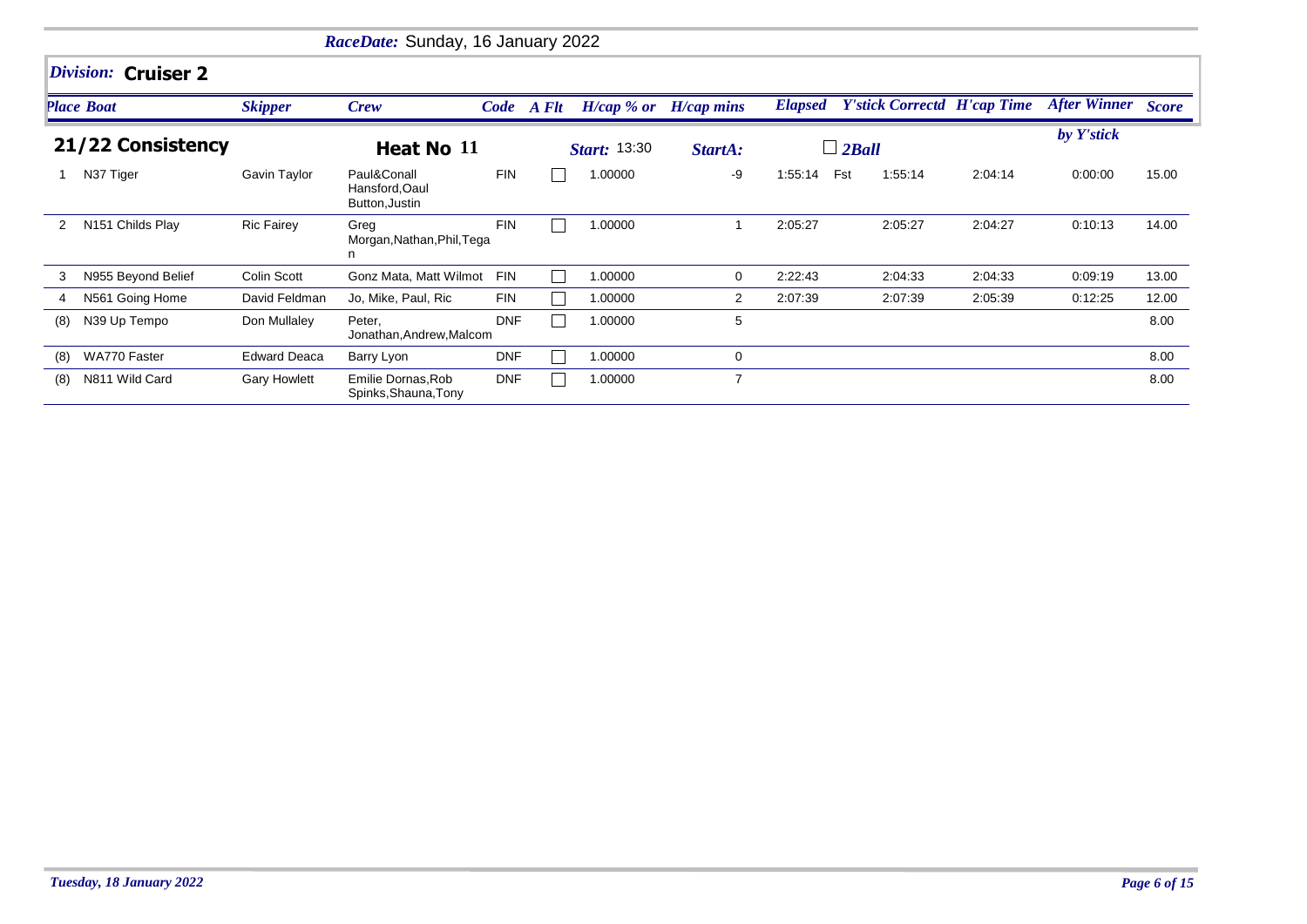|      |                           |                      | RaceDate: Sunday, 16 January 2022                |            |                     |         |                |                         |                           |       |
|------|---------------------------|----------------------|--------------------------------------------------|------------|---------------------|---------|----------------|-------------------------|---------------------------|-------|
|      | Division: Cruiser 3 4     |                      |                                                  |            |                     |         |                |                         |                           |       |
|      | <b>Place Boat</b>         | <b>Skipper</b>       | <b>Crew</b>                                      |            | Code A Flt          |         | <b>Elapsed</b> | <b>Y'stick Correctd</b> | <b>After Winner</b> Score |       |
|      | 21/22 Championship        |                      | Heat No 4                                        |            | <b>Start: 13:35</b> | StartA: | $\Box$ 2Ball   |                         | by Y'stick                |       |
|      | N257 Summer Soul          | David Thewlis        | Jen, Max, Zoe                                    | <b>FIN</b> |                     |         | 1:54:03<br>Fst | 1:54:03                 | 0:00:00                   | 1.00  |
| 2    | N1212 Seafly              | Nick Clayton         | Dave, Janet,                                     | <b>FIN</b> | $\mathbf{I}$        |         | 1:39:59        | 2:01:38                 | 0:07:35                   | 2.00  |
| 3    | N64.1 Forcera             | <b>Mark Christie</b> | <b>Brett Christie</b>                            | <b>FIN</b> |                     |         | 2:05:48        | 2:05:48                 | 0:11:45                   | 3.00  |
| 4    | 6998 Farr Fetched         | Paul Roux            | Peter Rusoe, Farzin Attar                        | <b>FIN</b> |                     |         | 2:01:51        | 2:08:51                 | 0.14:48                   | 4.00  |
| 5    | N <sub>14</sub> Solitaire | Martin Eyer          | Sharon Eyer, Nock<br>Waleford                    | <b>FIN</b> |                     |         | 2:04:56        | 2:11:54                 | 0:17:51                   | 5.00  |
| 6    | N88 True Blue             | Greg Sexton          | Clare Bradshaw                                   | <b>FIN</b> |                     |         | 2:18:36        | 2:18:36                 | 0:24:33                   | 6.00  |
|      | N28 Windmill              | Ben Ralph            | Gray Ralph                                       | <b>FIN</b> |                     |         | 1:54:46        | 2:27:45                 | 0:33:42                   | 7.00  |
| 8    | N200 Accordando           | Ross Cargill         | <b>Trevor Cargil, Andy</b><br>Oldham, John Plant | <b>FIN</b> |                     |         | 2:15:45        | 2:34:23                 | 0.40:20                   | 8.00  |
| 9    | N <sub>111</sub> Stella   | Peter Snow           | <b>Steve Tate</b>                                | <b>FIN</b> |                     |         | 2.05.31        | 2:37:01                 | 0:42:58                   | 9.00  |
| 10   | N56 Masquerade            | Owen Randell         | Angus Baird                                      | <b>FIN</b> |                     |         | 2:20:13        | 2:38:06                 | 0.44:03                   | 10.00 |
| (12) | N64 Porridge              | Susie Hood           | Andy Hood                                        | <b>DNF</b> |                     |         |                |                         |                           | 12.00 |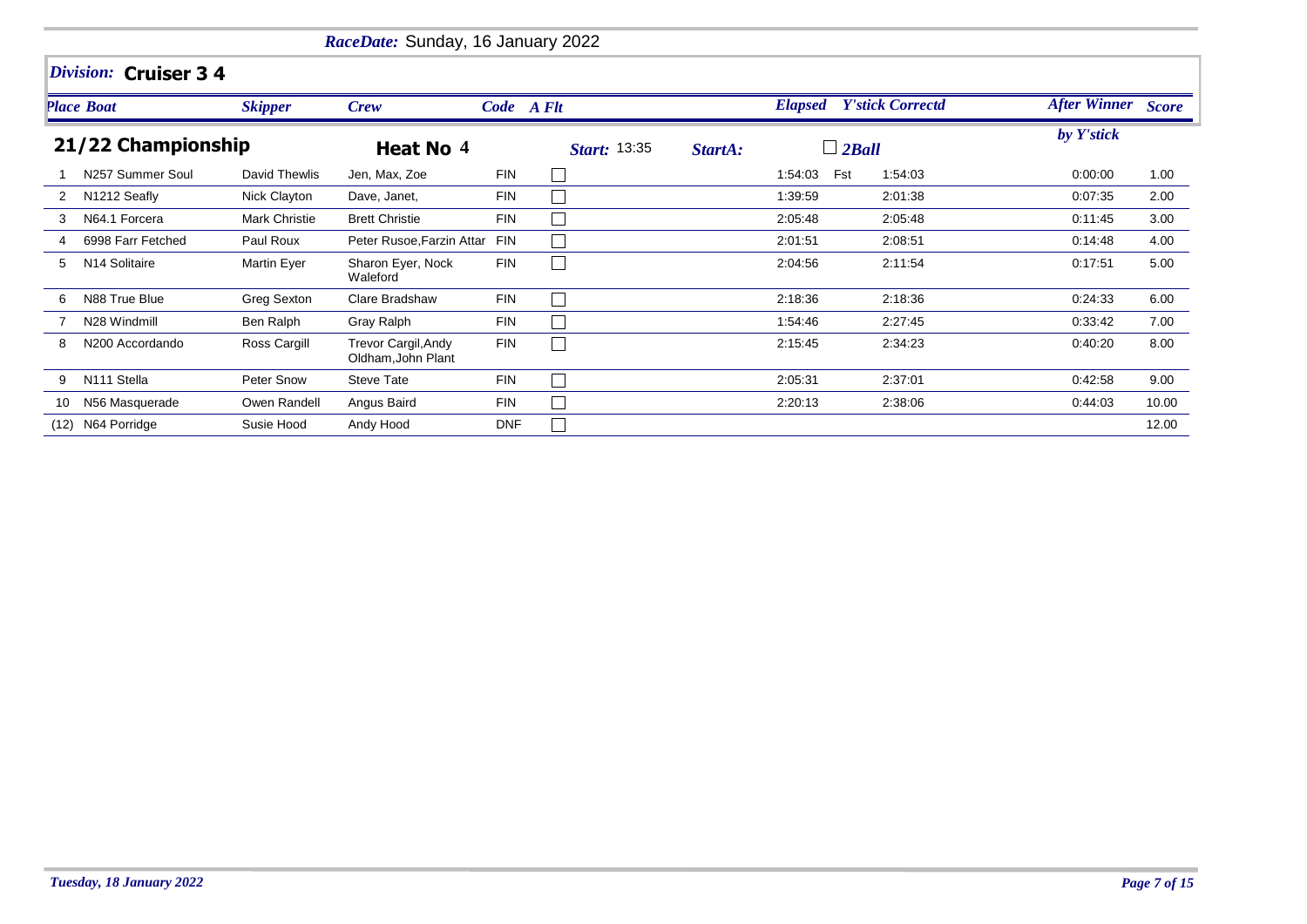|      |                       |                | RaceDate: Sunday, 16 January 2022                |            |            |                     |                           |                |                                    |         |                           |       |
|------|-----------------------|----------------|--------------------------------------------------|------------|------------|---------------------|---------------------------|----------------|------------------------------------|---------|---------------------------|-------|
|      | Division: Cruiser 3 4 |                |                                                  |            |            |                     |                           |                |                                    |         |                           |       |
|      | <b>Place Boat</b>     | <b>Skipper</b> | <b>Crew</b>                                      |            | Code A Flt |                     | $H/cap$ % or $H/cap$ mins | <b>Elapsed</b> | <b>Y'stick Correctd H'cap Time</b> |         | <b>After Winner</b> Score |       |
|      | 21/22 Consistency     |                | Heat No 11                                       |            |            | <b>Start: 13:35</b> | StartA:                   |                | $\Box$ 2Ball                       |         | by Y'stick                |       |
|      | N257 Summer Soul      | David Thewlis  | Jen, Max, Zoe                                    | <b>FIN</b> |            | 1.00000             |                           | 1:54:03        | Fst<br>1:54:03                     | 1:53:03 | 0:00:00                   | 15.00 |
| 2    | N111 Stella           | Peter Snow     | <b>Steve Tate</b>                                | <b>FIN</b> |            | 1.00000             | 32                        | 2:05:31        | 2:37:01                            | 1:56:59 | 0:42:58                   | 14.00 |
| 3    | 6998 Farr Fetched     | Paul Roux      | Peter Rusoe, Farzin Attar                        | <b>FIN</b> |            | 1.00000             | 9                         | 2:01:51        | 2:08:51                            | 1:59:20 | 0:14:48                   | 13.00 |
|      | N1212 Seafly          | Nick Clayton   | Dave, Janet,                                     | <b>FIN</b> |            | 1.00000             | -1                        | 1:39:59        | 2:01:38                            | 2:02:51 | 0:07:35                   | 12.00 |
| 5    | N14 Solitaire         | Martin Eyer    | Sharon Eyer, Nock<br>Waleford                    | <b>FIN</b> |            | 1.00000             | 8                         | 2:04:56        | 2:11:54                            | 2:03:27 | 0.17.51                   | 11.00 |
| 6    | N64.1 Forcera         | Mark Christie  | <b>Brett Christie</b>                            | <b>FIN</b> |            | 1.00000             | 2                         | 2:05:48        | 2:05:48                            | 2:03:48 | 0:11:45                   | 10.00 |
|      | N56 Masquerade        | Owen Randell   | Angus Baird                                      | <b>FIN</b> |            | 1.00000             | 24                        | 2:20:13        | 2:38:06                            | 2:11:02 | 0.44:03                   | 9.00  |
| 8    | N28 Windmill          | Ben Ralph      | Gray Ralph                                       | <b>FIN</b> |            | 1.00000             | 11                        | 1:54:46        | 2:27:45                            | 2:13:35 | 0.33.42                   | 8.00  |
| 9    | N88 True Blue         | Greg Sexton    | Clare Bradshaw                                   | <b>FIN</b> |            | 1.00000             | 0                         | 2:18:36        | 2:18:36                            | 2:18:36 | 0:24:33                   | 7.00  |
| 10   | N200 Accordando       | Ross Cargill   | <b>Trevor Cargil, Andy</b><br>Oldham, John Plant | <b>FIN</b> |            | 1.00000             | 8                         | 2:15:45        | 2:34:23                            | 2:25:17 | 0:40:20                   | 6.00  |
| (12) | N64 Porridge          | Susie Hood     | Andy Hood                                        | <b>DNF</b> |            | 1.00000             | 10                        |                |                                    |         |                           | 4.00  |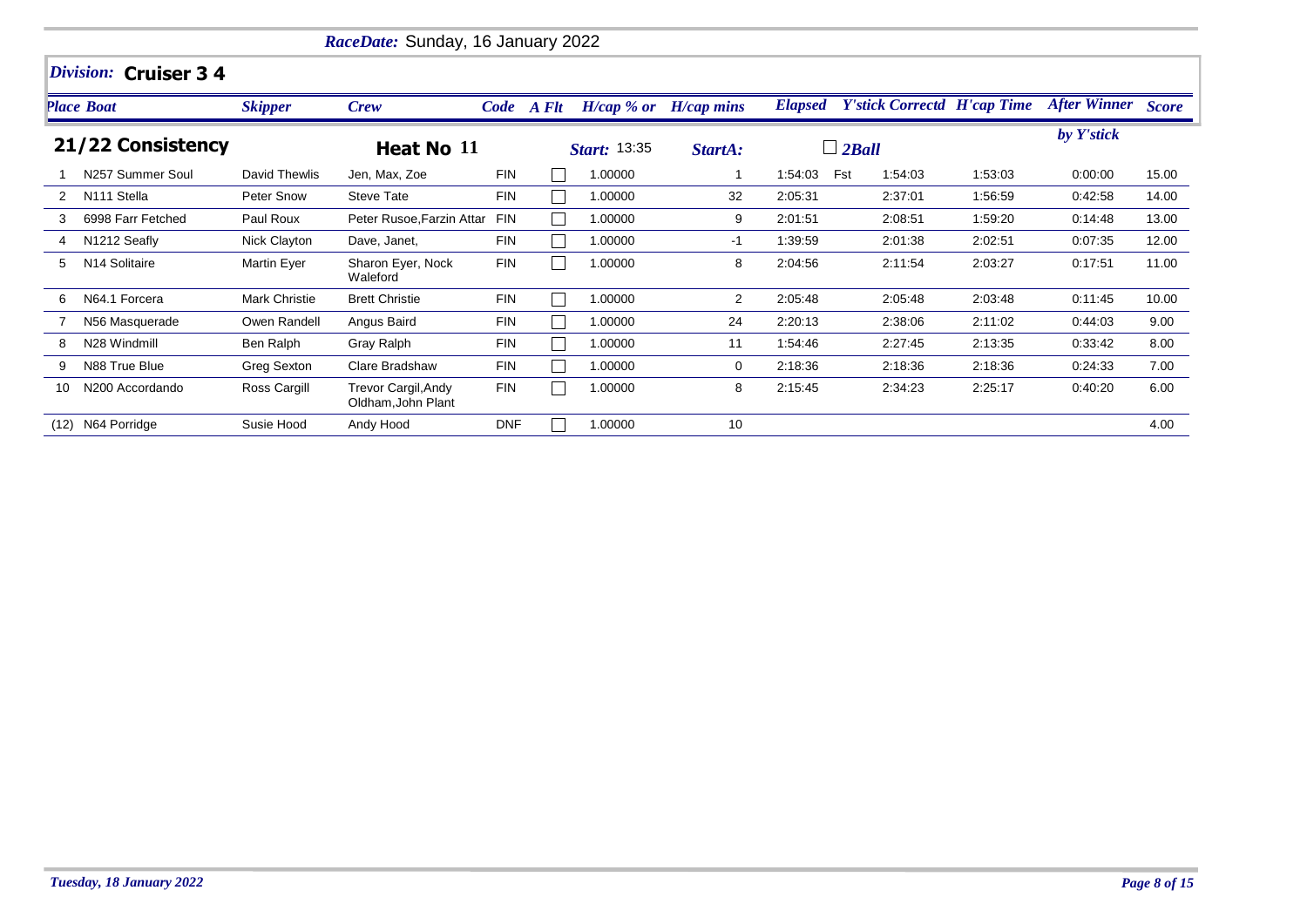|      |                                     |                                 | RaceDate: Sunday, 16 January 2022 |            |                      |                                           |                    |       |
|------|-------------------------------------|---------------------------------|-----------------------------------|------------|----------------------|-------------------------------------------|--------------------|-------|
|      | Division: H16                       |                                 |                                   |            |                      |                                           |                    |       |
|      | <b>Place Boat</b>                   | <b>Skipper</b>                  | <b>Crew</b>                       |            | Code A Flt           | <b>Y'stick Correctd</b><br><b>Elapsed</b> | After Winner Score |       |
|      | 21/22 Championship                  |                                 | Heat No 4                         |            | <b>Start: 13:45</b>  | $\Box$ 2Ball<br><b>StartA: 13:45</b>      | by Y'stick         |       |
|      | 115318 Orange Whip ? HC Cam Owen    |                                 | Suzzi Ghent                       | <b>FIN</b> | $\blacktriangledown$ | Fst<br>1:20:07<br>1:20:07                 | 0:00:00            | 1.00  |
| 2    | 114872 Blew By You                  | Darren Smith                    | Clare Bisgood                     | <b>FIN</b> | $\blacktriangledown$ | 1:30:54<br>1:30:54                        | 0:10:47            | 2.00  |
| 3    | 114754 These Days                   | <b>Trent Robson</b>             | Jasmine                           | <b>FIN</b> | $\blacktriangledown$ | 1:31:10<br>1:31:10                        | 0:11:03            | 3.00  |
| 4    | 111796 Blow Me                      | <b>Matt Faulkner</b>            | Ben Raven                         | <b>FIN</b> | $\blacktriangledown$ | 1:32:18<br>1:32:18                        | 0:12:11            | 4.00  |
| 5    | 110035 Crack n Wood                 | Lance Wood                      | Lucinda Crisp                     | <b>FIN</b> | $\blacktriangledown$ | 1:51:18<br>1:51:18                        | 0:31:11            | 5.00  |
| (18) | 115082 Fat Chance                   | Rod Hodgkin                     | Lucy Bromell                      | <b>DNF</b> |                      |                                           |                    | 18.00 |
| (18) | 114630 Liquid Asset                 | Brad Quartermain Tayla Woodhead |                                   | <b>DNF</b> | $\blacktriangledown$ |                                           |                    | 18.00 |
| (18) | 43 Sails Machine                    | Glenn Fairey                    | Sian Hodgkin                      | <b>DNF</b> | $\blacktriangledown$ |                                           |                    | 18.00 |
| (18) | 115092 One More                     | <b>Jess Symonds</b>             | Nat                               | <b>DNF</b> |                      |                                           |                    | 18.00 |
|      | (18) 111957 Piston Broke            | John Bateson                    | Renea Hawkins                     | <b>DNF</b> | $\Box$               |                                           |                    | 18.00 |
| (18) | 113656 Breeze N By                  | Mark Landwehr                   | <b>Michael Verrall</b>            | <b>DNF</b> |                      |                                           |                    | 18.00 |
| (18) | 112059 For Play                     | Peter Hancock                   | <b>Teighan Lemmey</b>             | <b>DNF</b> | $\blacktriangledown$ |                                           |                    | 18.00 |
| (18) | 113739 Man vs Wild                  | <b>Robin Dinsdale</b>           | Olivia Makin                      | <b>DNF</b> |                      |                                           |                    | 18.00 |
| (18) | 114659 Hobie Wan Kenobi Andy Peryer |                                 | Anna                              | <b>DNF</b> |                      |                                           |                    | 18.00 |
| (18) | 114587 Barely Legal                 | Sven Paschburg                  | Kat Hoy                           | <b>DNF</b> | $\blacktriangledown$ |                                           |                    | 18.00 |
| (18) | 115666 Budgie Smuggler              | <b>Trevor Hughes</b>            | Elizabeth Smith                   | <b>DNF</b> |                      |                                           |                    | 18.00 |
|      | (18) 115122 Tektite                 | Phil Smyth                      | <b>Graeme Fisher</b>              | <b>DNF</b> | $\blacktriangledown$ |                                           |                    | 18.00 |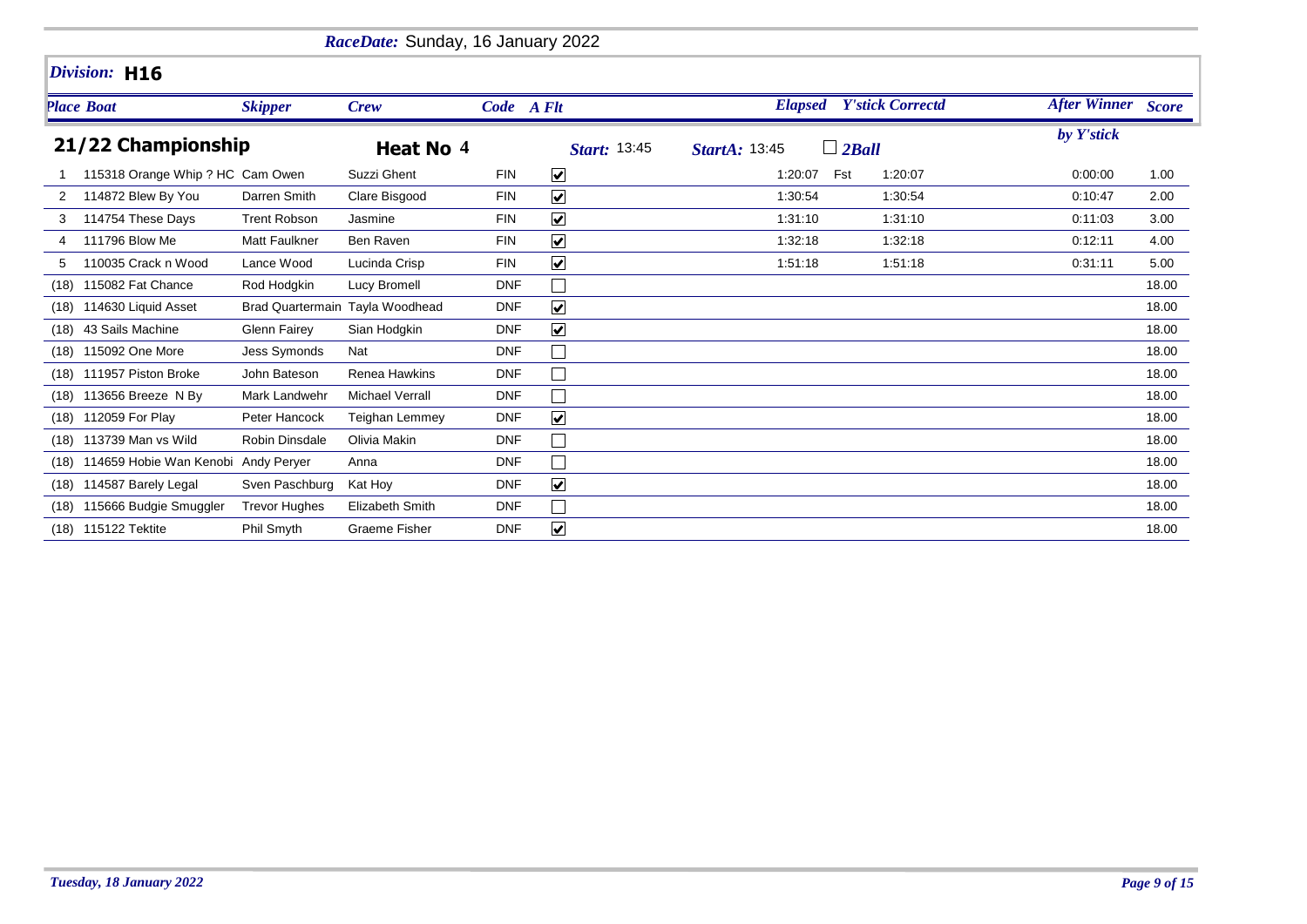|      |                                     |                       | RaceDate: Sunday, 16 January 2022 |            |                         |                        |                      |                |                                    |         |                           |       |
|------|-------------------------------------|-----------------------|-----------------------------------|------------|-------------------------|------------------------|----------------------|----------------|------------------------------------|---------|---------------------------|-------|
|      | Division: H16                       |                       |                                   |            |                         |                        |                      |                |                                    |         |                           |       |
|      | <b>Place Boat</b>                   | <b>Skipper</b>        | <b>Crew</b>                       |            | Code A Flt              | $H/cap \mathcal{A}$ or | $H/cap$ mins         | <b>Elapsed</b> | <b>Y'stick Correctd H'cap Time</b> |         | <b>After Winner Score</b> |       |
|      | 21/22 Consistency                   |                       | Heat No 11                        |            |                         | Start: 13:45           | <b>StartA: 13:45</b> |                | $\Box$ 2Ball                       |         | by Y'stick                |       |
|      | 115318 Orange Whip ? HC Cam Owen    |                       | Suzzi Ghent                       | <b>FIN</b> | $\blacktriangledown$    | 1.00000                | 2                    | 1:20:07        | Fst<br>1:20:07                     | 1:18:07 | 0:00:00                   | 45.00 |
|      | 111796 Blow Me                      | <b>Matt Faulkner</b>  | Ben Raven                         | <b>FIN</b> | $\overline{\mathbf{v}}$ | 1.00000                | 10                   | 1:32:18        | 1:32:18                            | 1:22:18 | 0:12:11                   | 44.00 |
| 3    | 114872 Blew By You                  | Darren Smith          | Clare Bisgood                     | <b>FIN</b> | $\overline{\mathbf{v}}$ | 1.00000                | 5                    | 1:30:54        | 1:30:54                            | 1:25:54 | 0:10:47                   | 43.00 |
|      | 114754 These Days                   | <b>Trent Robson</b>   | Jasmine                           | <b>FIN</b> | $\blacktriangledown$    | 1.00000                | 3                    | 1:31:10        | 1:31:10                            | 1:28:10 | 0:11:03                   | 42.00 |
| 5    | 110035 Crack n Wood                 | Lance Wood            | Lucinda Crisp                     | <b>FIN</b> | $\blacktriangledown$    | 1.00000                | 10                   | 1:51:18        | 1:51:18                            | 1:41:18 | 0:31:11                   | 41.00 |
| (18) | 113739 Man vs Wild                  | <b>Robin Dinsdale</b> | Olivia Makin                      | <b>DNF</b> |                         | 1.00000                | 8                    |                |                                    |         |                           | 28.00 |
| (18) | 115122 Tektite                      | Phil Smyth            | <b>Graeme Fisher</b>              | <b>DNF</b> | $\blacktriangledown$    | 1.00000                | 11                   |                |                                    |         |                           | 28.00 |
| (18) | 115666 Budgie Smuggler              | <b>Trevor Hughes</b>  | <b>Elizabeth Smith</b>            | <b>DNF</b> |                         | 1.00000                | 14                   |                |                                    |         |                           | 28.00 |
| (18) | 115092 One More                     | <b>Jess Symonds</b>   | Nat                               | <b>DNF</b> |                         | 1.00000                | 9                    |                |                                    |         |                           | 28.00 |
| (18) | 113656 Breeze N By                  | Mark Landwehr         | <b>Michael Verrall</b>            | <b>DNF</b> |                         | 1.00000                | 10                   |                |                                    |         |                           | 28.00 |
| (18) | 112059 For Play                     | Peter Hancock         | <b>Teighan Lemmey</b>             | <b>DNF</b> | $\overline{\mathbf{v}}$ | 1.00000                | 10                   |                |                                    |         |                           | 28.00 |
| (18) | 115082 Fat Chance                   | Rod Hodgkin           | Lucy Bromell                      | <b>DNF</b> |                         | 1.00000                | 11                   |                |                                    |         |                           | 28.00 |
| (18) | 111957 Piston Broke                 | John Bateson          | Renea Hawkins                     | <b>DNF</b> |                         | 1.00000                | 17                   |                |                                    |         |                           | 28.00 |
| (18) | 114587 Barely Legal                 | Sven Paschburg        | Kat Hoy                           | <b>DNF</b> | $\blacktriangledown$    | 1.00000                | 11                   |                |                                    |         |                           | 28.00 |
| (18) | 114659 Hobie Wan Kenobi Andy Perver |                       | Anna                              | <b>DNF</b> |                         | 1.00000                | 11                   |                |                                    |         |                           | 28.00 |
| (18) | 114630 Liquid Asset                 |                       | Brad Quartermain Tayla Woodhead   | <b>DNF</b> | $\blacktriangledown$    | 1.00000                | 10                   |                |                                    |         |                           | 28.00 |
| (18) | 43 Sails Machine                    | <b>Glenn Fairey</b>   | Sian Hodgkin                      | <b>DNF</b> | $\blacktriangledown$    | 1.00000                | 10                   |                |                                    |         |                           | 28.00 |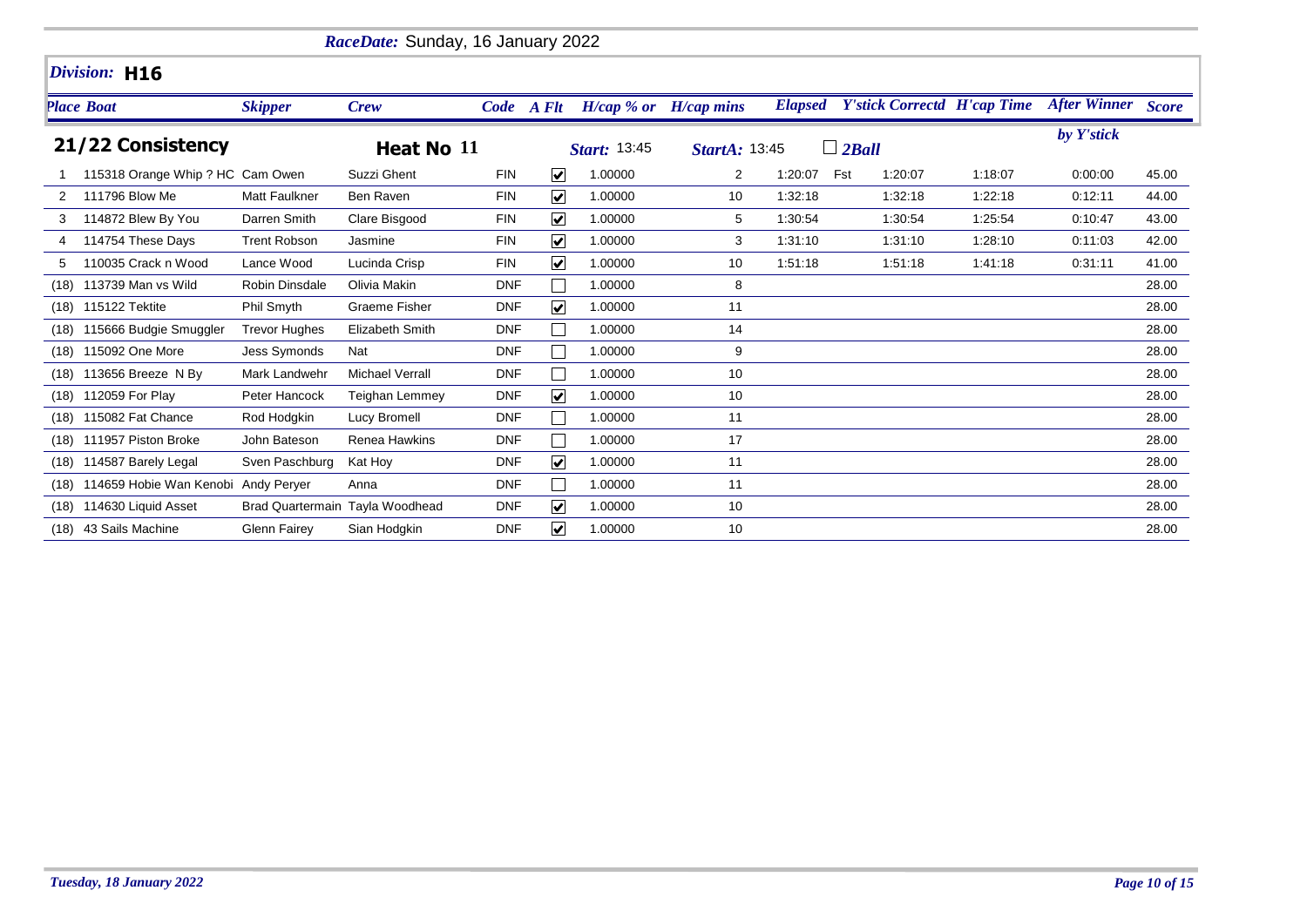|                                 |                | RaceDate: Sunday, 16 January 2022 |            |                      |         |                                           |                                     |
|---------------------------------|----------------|-----------------------------------|------------|----------------------|---------|-------------------------------------------|-------------------------------------|
| <i><b>Division: Juniors</b></i> |                |                                   |            |                      |         |                                           |                                     |
| <b>Place Boat</b>               | <b>Skipper</b> | <b>Crew</b>                       | Code A Flt |                      |         | <b>Y'stick Correctd</b><br><b>Elapsed</b> | <b>After Winner</b><br><b>Score</b> |
| 21/22 Championship              |                | Heat No 4                         |            | <i>Start</i> : 13:50 | StartA: | $\perp$ 2Ball                             | by Y'stick                          |
| 1079 Supersonic<br>(2)          |                | Hayden Padayach Ottilia Miller    | <b>DNF</b> |                      |         |                                           | 2.00                                |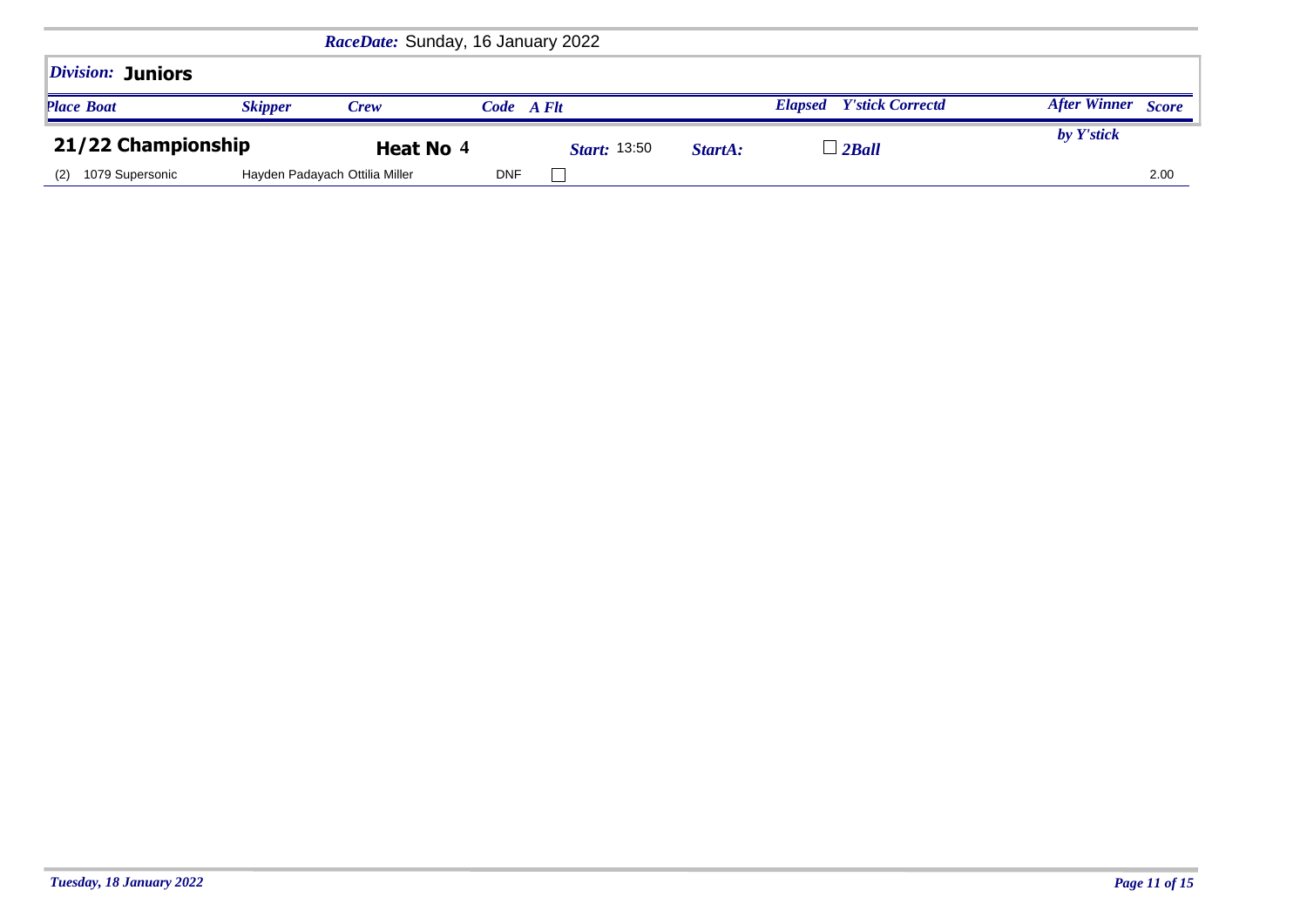|                                 |                | RaceDate: Sunday, 16 January 2022 |            |                           |         |                                            |                           |       |
|---------------------------------|----------------|-----------------------------------|------------|---------------------------|---------|--------------------------------------------|---------------------------|-------|
| <i><b>Division: Juniors</b></i> |                |                                   |            |                           |         |                                            |                           |       |
| <b>Place Boat</b>               | <b>Skipper</b> | <b>Crew</b>                       | Code A Flt | $H/cap$ % or $H/cap$ mins |         | <b>Elapsed</b> Y'stick Correctd H'cap Time | <b>After Winner</b> Score |       |
| 21/22 Consistency               |                | Heat No 11                        |            | <i>Start</i> : 13:50      | StartA: | $\perp$ 2 Ball                             | by Y'stick                |       |
| 1079 Supersonic<br>(2)          |                | Hayden Padayach Ottilia Miller    | <b>DNF</b> | 1.00000                   | $-2$    |                                            |                           | 11.00 |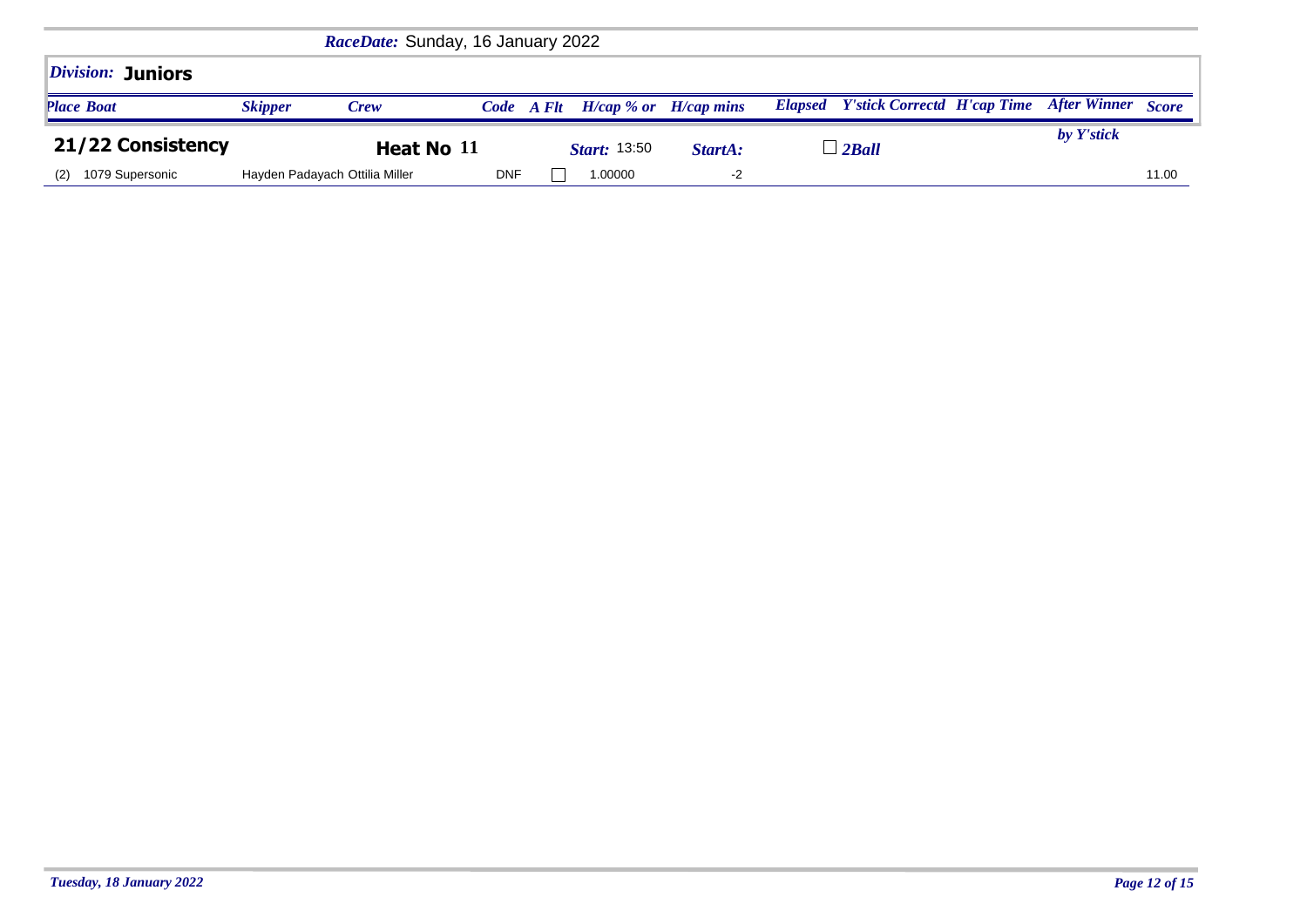|                                     | RaceDate: Sunday, 16 January 2022<br>Division: Open Cat |                      |               |            |                     |                                           |                     |              |            |      |  |  |
|-------------------------------------|---------------------------------------------------------|----------------------|---------------|------------|---------------------|-------------------------------------------|---------------------|--------------|------------|------|--|--|
|                                     |                                                         |                      |               |            |                     |                                           |                     |              |            |      |  |  |
| <b>Place Boat</b><br><b>Skipper</b> |                                                         | <b>Crew</b>          | Code A Flt    |            |                     | <b>Y'stick Correctd</b><br><b>Elapsed</b> | <b>After Winner</b> | <b>Score</b> |            |      |  |  |
| 21/22 Championship                  |                                                         |                      | Heat No 4     |            | <i>Start:</i> 13:20 | StartA:                                   | $\Box$ 2Ball        |              | by Y'stick |      |  |  |
|                                     | AUS05 Guma, Power by 1D Gavin Colby                     |                      | Kai Colman    | <b>FIN</b> |                     |                                           | 0:57:16 Fst         | 0.57:16      | 0:00:00    | 1.00 |  |  |
|                                     | AUS 3 Windrush                                          | <b>Brett Burvill</b> | Max Puttman   | <b>FIN</b> |                     |                                           | 1:00:15             | 1:00:15      | 0:02:59    | 2.00 |  |  |
| 3                                   | Au330 JSA Racing                                        | Jared Eyles          | Suzanne Eyles | <b>FIN</b> |                     |                                           | 1:06:06             | 1:06:06      | 0:08:50    | 3.00 |  |  |
| (5)                                 | AUS874 Z3                                               | Mark Parker          | Georgia Payne | <b>DNF</b> |                     |                                           |                     |              |            | 5.00 |  |  |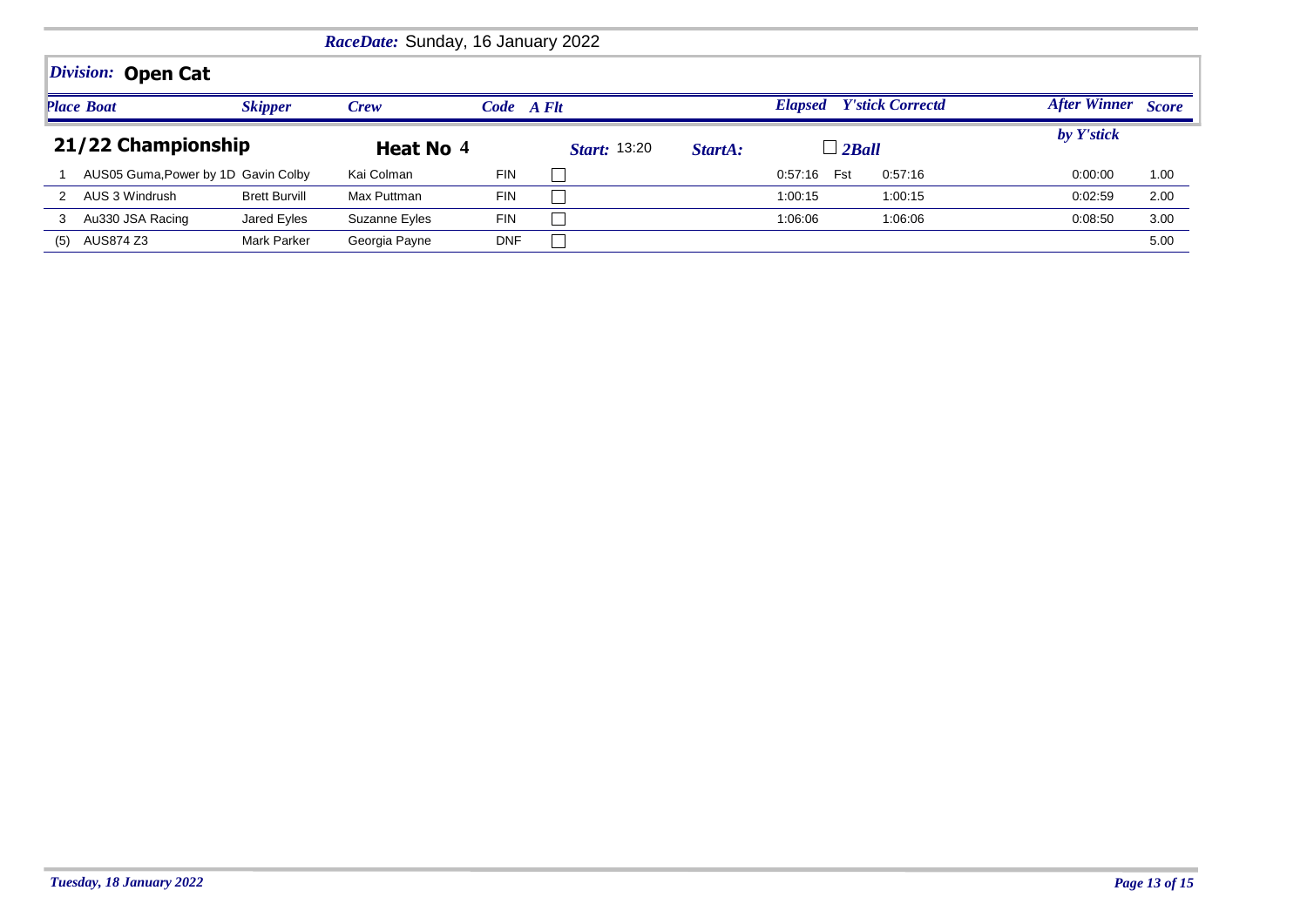|                   | RaceDate: Sunday, 16 January 2022   |                      |               |            |  |                    |                                |                |                                    |         |                           |       |  |
|-------------------|-------------------------------------|----------------------|---------------|------------|--|--------------------|--------------------------------|----------------|------------------------------------|---------|---------------------------|-------|--|
|                   | <i>Division:</i><br><b>Open Cat</b> |                      |               |            |  |                    |                                |                |                                    |         |                           |       |  |
|                   | <b>Place Boat</b>                   | <b>Skipper</b>       | <b>Crew</b>   | Code A Flt |  | $H/cap \, % or \,$ | $H/cap$ mins                   | <b>Elapsed</b> | <b>Y'stick Correctd H'cap Time</b> |         | <b>After Winner Score</b> |       |  |
| 21/22 Consistency |                                     |                      |               | Heat No 11 |  |                    | <b>Start:</b> 13:20<br>StartA: |                | $\perp$ 2 Ball                     |         | by Y'stick                |       |  |
|                   | AUS 3 Windrush                      | <b>Brett Burvill</b> | Max Puttman   | <b>FIN</b> |  | 1.00000            |                                | 1:00:15        | 1:00:15                            | 0:58:15 | 0:02:59                   | 12.00 |  |
|                   | AUS05 Guma, Power by 1D Gavin Colby |                      | Kai Colman    | <b>FIN</b> |  | 1.00000            | $-2$                           | 0.57:16        | Fst<br>0.57:16                     | 0:59:16 | 0:00:00                   | 11.00 |  |
| 3                 | Au330 JSA Racing                    | Jared Eyles          | Suzanne Eyles | <b>FIN</b> |  | 00000.             | 3                              | 1:06:06        | 1:06:06                            | 1:03:06 | 0:08:50                   | 10.00 |  |
| (5)               | AUS874 Z3                           | <b>Mark Parker</b>   | Georgia Payne | <b>DNF</b> |  | 00000.             | 5                              |                |                                    |         |                           | 8.00  |  |